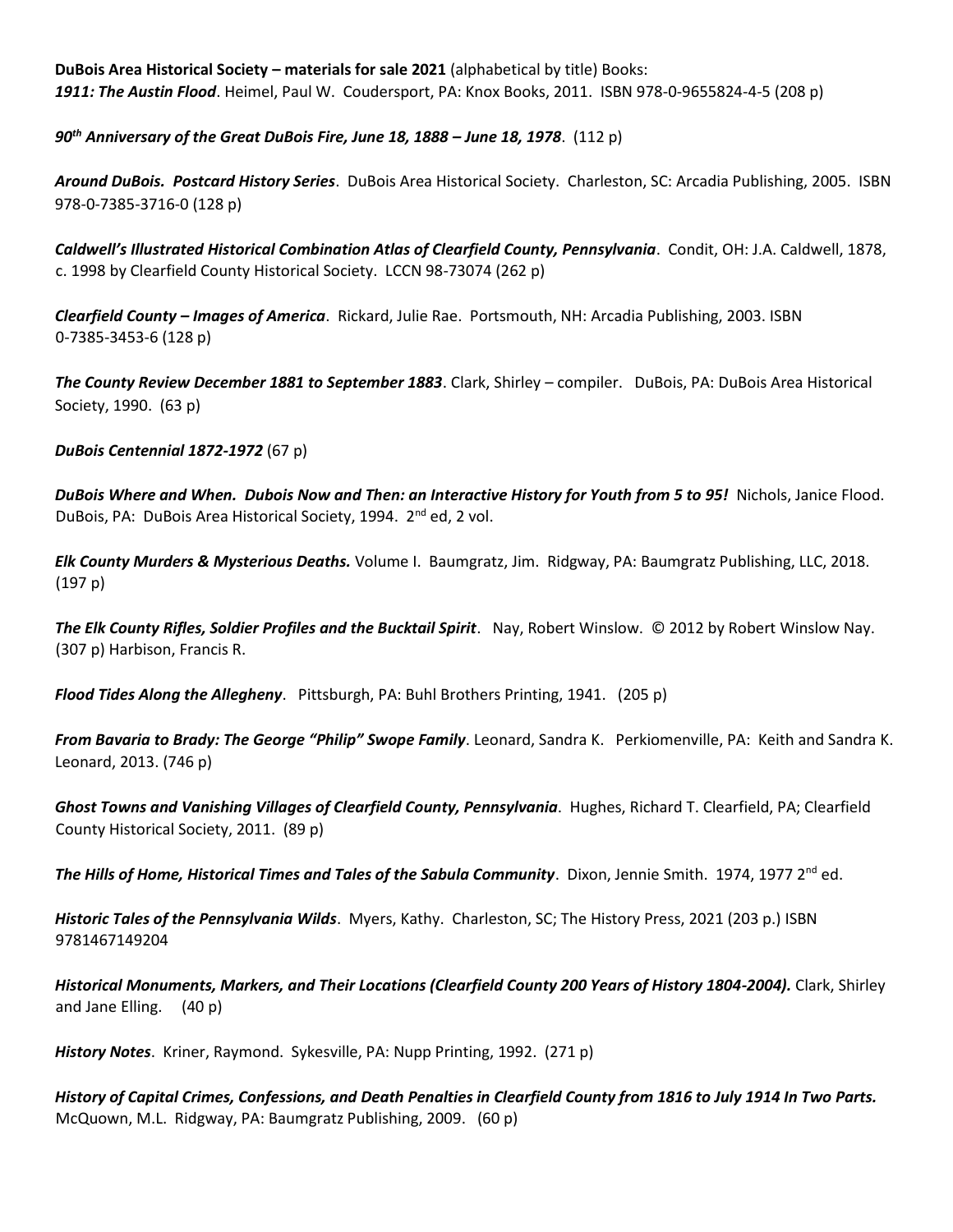*The History of Pennsylvania Elk Country*. Harrison, Ralph L. Mechanicsburg, PA: The Pennsylvania Forestry Assn., 2008. (104 p)

*The History of the DuBois Volunteer Fire Department 1888-1988*. Published by the DuBois Volunteer Fire Department.  $(122 p + ads)$ 

*Hunting Camps of the Allegheny Plateau, Clearfield County, PA*. Hughes, Richard T. Clearfield, PA: Action Graphics, 2012. (93p)

*Jefferson County. Postcard History Series*. Briggs, Carole A. and Eugene E. Deible III, Shirley J. Sharp, Fay M. Trentini. Charleston, SC: Arcadia Publishing, 2017. ISBN 978-1-4671-2720-2 (128 p.)

*Major: The Life of Israel McCreight, Banker, Conservationist, Indian Chief.* Schott, Tom. DuBois, PA; DuBois Area Historical Society Inc, 2020. (159 p.)

*The Pennsylvania Barn Scrapbook, Volume I: ABC's of the Timber Framed Barn.* Kriner, Clair. 2018 (78 p.) *The Pennsylvania Barn Scrapbook, Volume II: From Log Barns to Pole Barns, a History of Change & Progress.* Kriner, Clair. 2019 (78 p.)

*The Pennsylvania Barn Scrapbook, Volume III: From Horses to Combines, a Century of Life on the Farm.* Kriner, Clair. 2020 (122 p.)

*The Pennsylvania Barn Scrapbook, Volume IV: From Milkcans to Plastic Jugs, a Tribute to the Dairy Farmer*. Kriner, Clair. 2021 (122 p.)

*Pennsylvania Folk Art of Samuel L. Plank*. Bonson, James and Vivian Bonson, et. al. Allenville, PA: Kishacoquillas Valley Historical Society, 1994. ISBN 0-9643721-0-X (67 p)

*Pioneers of Second Fork*. Burke, James P. Burlington, IN: AuthorHouse, 2009. ISBN 978-1-4389-4838-7 (sc); 978-1- 4389-4829-4 (hc) (216 p)

*Postcard Snapshots of the Railroads, volume 1: Railroads and Industries of Northwest-Central Pennsylvania from the Collection of Fred C. Kriner*. Kriner, Clair – compiler. 2017. (70 p)

*Quilts: Sentiments in Stitches*. Quilt Exhibition and Program, May 13, 2000, DuBois, PA. Supported by Pennsylvania Humanities Council. Lecture by Marianne Berger Woods: "Love, Marriage and the Baby Carriage: Pennsylvania Quilts"

*Rockton's 43-9228, Details of a WWII Plane Crash*. Hoenig, Russ. Summerville, PA: Hoenig Publishing, 2011? ISBN: 978-0-9776661-1-9

*Sabula Lake Timeless. . .* Jolly, Anju. Lulu Publishing, 2011. ISBN 978-1-257-63489-7

*Threads of Tradition: Northwest Pennsylvania Quilts*. Woods, Marianne Berger, ed. Meadville, PA; Crawford County Historical Society, 1997. ISBN 0-9659939-0-6

*Tiger at the Bar: the Life Story of Charles L. Margiotti*. Harris, Chester. St. Marys, PA: Baumgratz Publishing, 1999. LCCN 56-6859 (377 p)

*Tom Mix, DuBois' Nickelodeon Cowboy*. Schott, Tom. DuBois, PA: DuBois Area Historical Society, Inc., 2004, 2006 2<sup>nd</sup> ed. (46 p)